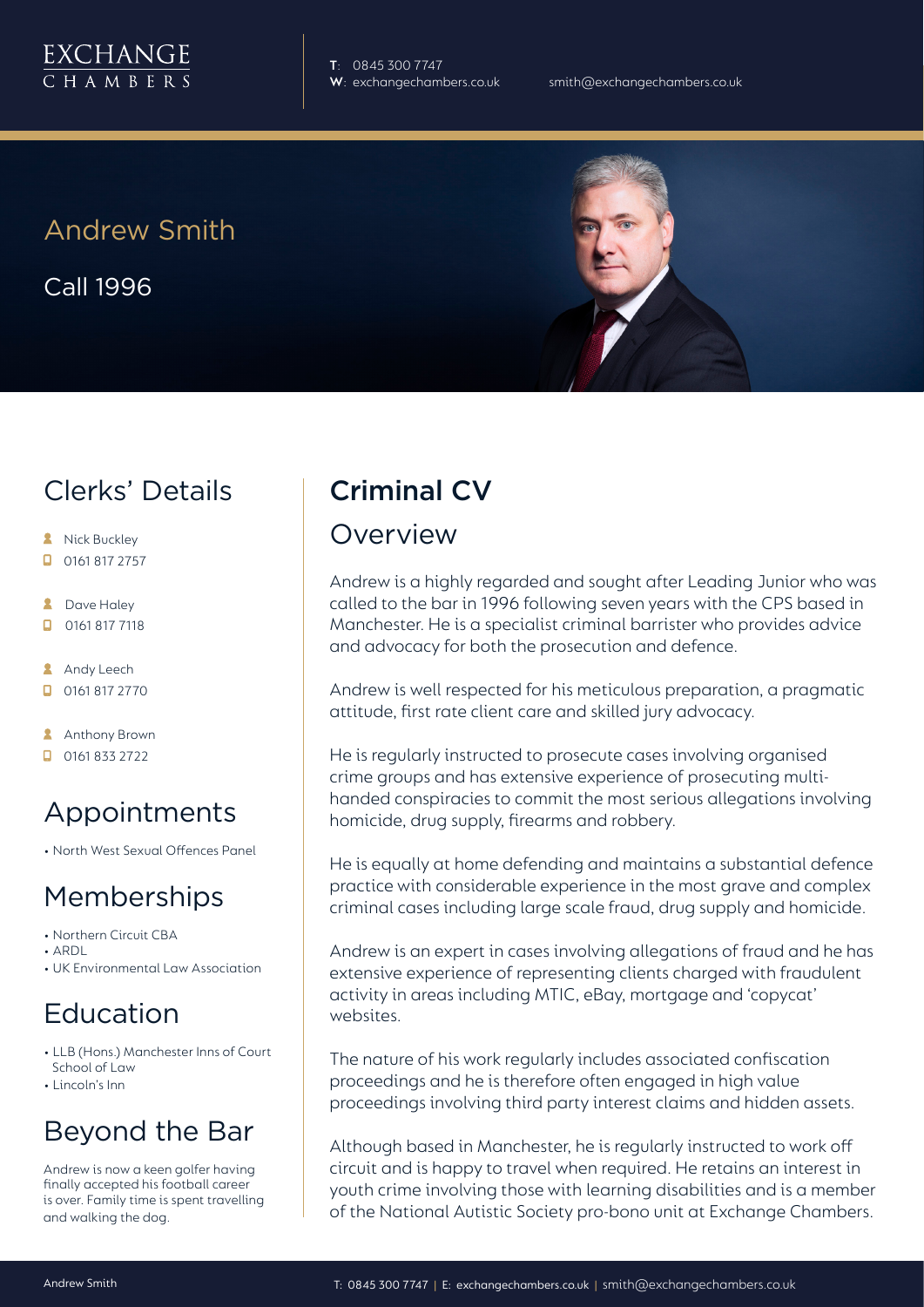

### Cases

**Operation Dougal -** representing a company director at trial, as leading junior, in a multi-million pound NTS fraud involving 'copycat' UK Government websites with crossborder jurisdictional issues.

**Operation Gallant –** prosecution leading junior in a trial involving the supply of class A and B drugs and the laundering of money abroad.

**Operation Cosmetic –** prosecution leading junior in a trial involving the supply of class A drugs and firearms between organised crime groups throughout the UK.

**Operation Telegram –** prosecution leading junior in a trial involving the supply of class A and B drugs by an organised crime group some of whom claimed to have been the victims of modern slavery.

**Operation Hansford -** prosecution leading junior at trial in a case involving allegations of armed robbery and the targeting of car showrooms by an organised crime group operating throughout the Northwest, Derbyshire and Yorkshire.

**Operation -** defence leading junior in a case said to involve the largest ever drug seizure by the National Crime Agency.

**Operation Leopard -** instructed for the defence in a conspiracy to murder arising from the ongoing feud between rival Salford organised crime groups.

*R v. Rothwell and others "Operation Pin"* Manchester Minshull Street. Prosecution Leading Junior in conspiracy to supply cocaine.

*R v. Reid, Manchester Crown Square.* Successful defence of gang related possession of prohibited firearm.

#### *R v. Ghafelipour, Manchester Crown Square.* Prosecution junior in particularly brutal murder of an ex-girlfriend.

*R v. Arsalan and others, Sheffield Crown Court.* Defence junior in conspiracy to supply drugs and possession of firearms.

*R v. Francis and others, Manchester Crown Square.* Successful defence in gang related possession of firearms.

#### *R v. Shaw and others "Operation Cambist"*

Manchester Minshull Street. Defence Leading Junior in a two month Customs and Excise Evasion of Duty (£25 million) cigarette and tobacco Importation.